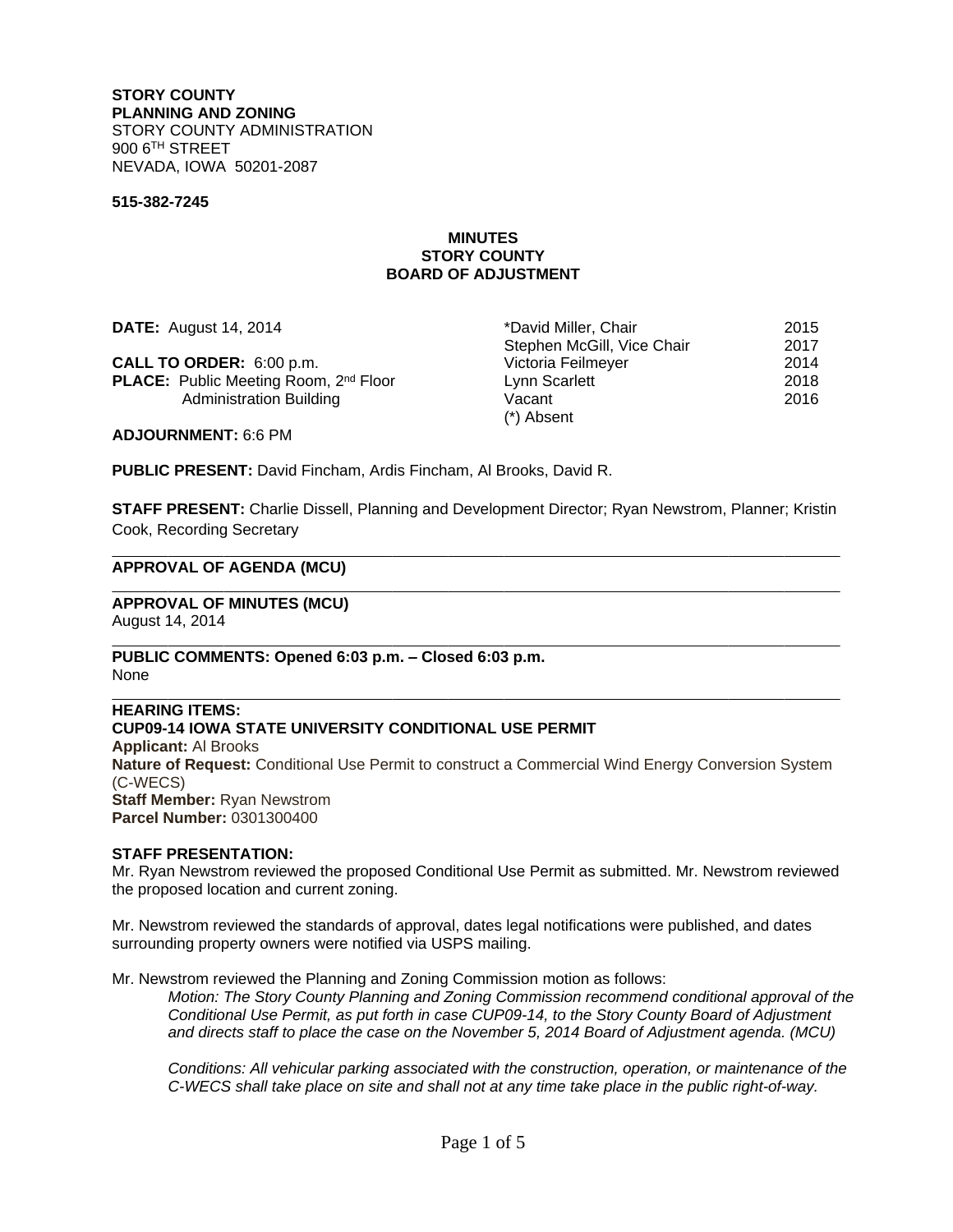Mr. Newstrom presented the Board with four (4) alternatives:

- 1. The Story County Board of Adjustment approves the Conditional Use Permit as put forth in case CUP09-14.
- 2. The Story County Board of Adjustment approves the Conditional Use Permit as put forth in case CUP09-14 with conditions.
- 3. The Story County Board of Adjustment denies the Conditional Use Permit as put forth in case CUP09-14.
- 4. The Story County Board of Adjustment tables the Conditional Use Permit as put forth in case CUP09-14, back to the applicant for further review and/or modifications.

## **BOARD COMMENTS:**

None

## **APPLICANT COMMENTS:**

None

## **FINDINGS OF FACT**

*MOTION:* **Move to adopt the Findings of Fact in the Staff Report prepared for and presented to the Story County Zoning Board of Adjustment.**

## *VOTE: (Feilmeyer/Scarlett) (3-0)*

Motion: Feilmeyer Second: Scarlett Voting Aye: McGill, Scarlett, Feilmeyer Voting Nay: None Not Voting: None Absent: Miller

### **DECISION**

*MOTION:* **Move to adopt the Decision regarding the development criteria in the Staff Report***,* **prepared for and presented to the Story County Zoning Board of Adjustment.**

# *VOTE: (Feilmeyer/Scarlett) (3-0)*

Motion: Feilmeyer Second: Scarlett Voting Aye: Feilmeyer, McGill, Scarlett Voting Nay: None Not Voting: None Absent: Miller

### **ORDER**

**MOTION:****Move to approve the Conditional Use Permit as proposed by the applicant in Case No. CUP09-14, as discussed by the Zoning Board of Adjustment and in the Staff Report prepared for and presented to the Story County Zoning Board of Adjustment finding that all applicable standards of approval will be satisfied upon the conditions listed below.**

### **CONDITIONS:**

**1. All vehicular parking associated with the construction, operation, or maintenance of the C-WECS shall take place on site and shall not at any time take place in the public right-of-way.**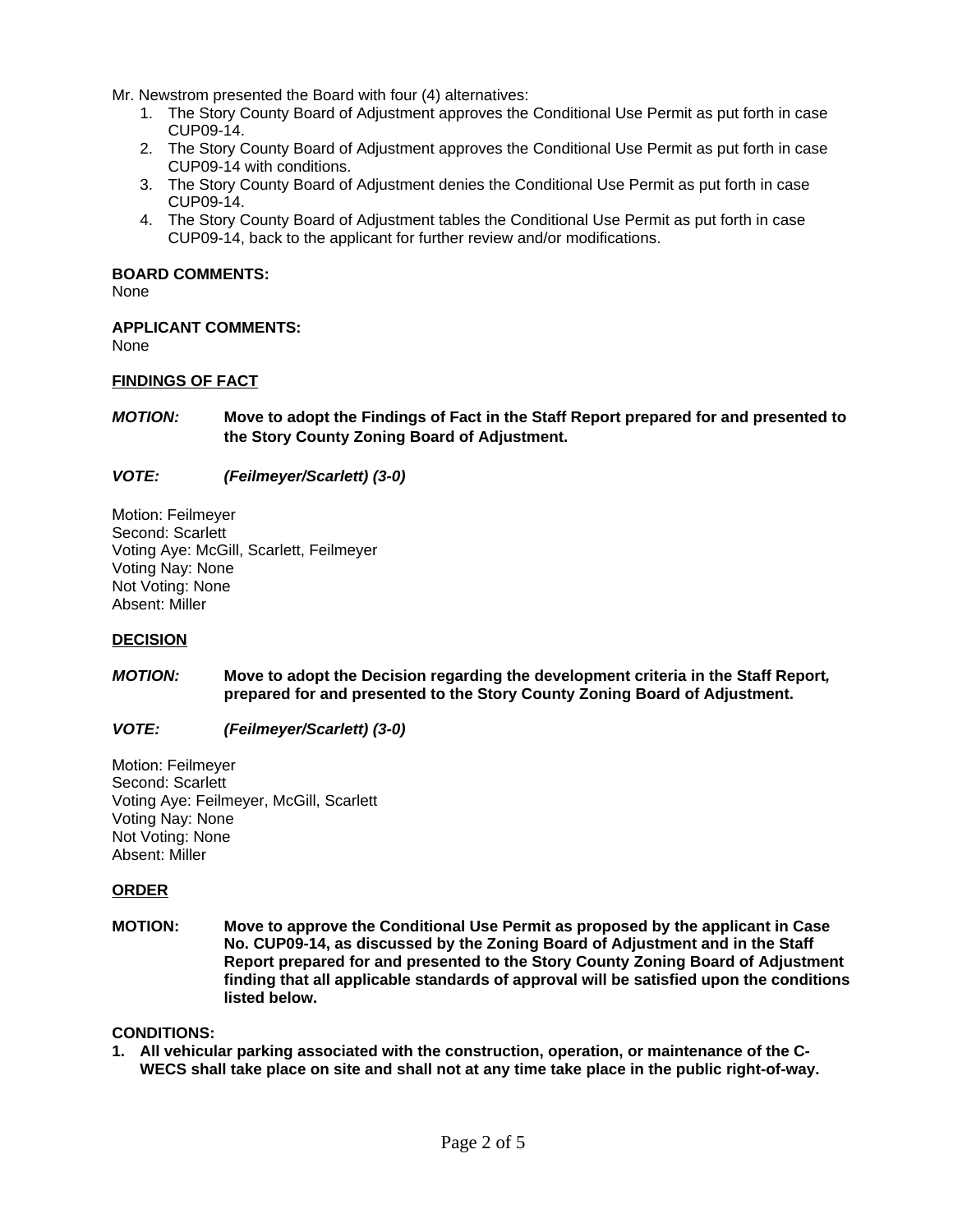# **VOTE:** *(Scarlett/Feilmeyer) (3-0)*

Motion: Scarlett Second: Feilmeyer Voting Aye: Scarlett, Feilmeyer, McGill Voting Nay: None Not Voting: None Absent: Miller

WHEREFORE, it is ordered that the application for a Conditional Use Permit (Case Number CUP09-14) Al Brooks, ISU 3616 Administrative Services Building, Ames, Iowa 50011-3616, for the property located in the Southeast Quarter of the Southwest Quarter of Section 1, T85N, R22W (Warren Township), (Parcel Identification Number 03-01-300-400), for a Conditional Use Permit for a C-WECS, in the A-1, Agricultural Zoning District, is hereby approved as evidenced by the Board's findings that all standards of approval will be met upon the conditions listed below.

1. All vehicular parking associated with the construction, operation, or maintenance of the C-WECS shall take place on site and shall not at any time take place in the public right-of-way. \_\_\_\_\_\_\_\_\_\_\_\_\_\_\_\_\_\_\_\_\_\_\_\_\_\_\_\_\_\_\_\_\_\_\_\_\_\_\_\_\_\_\_\_\_\_\_\_\_\_\_\_\_\_\_\_\_\_\_\_\_\_\_\_\_\_\_\_\_\_\_\_\_\_\_\_\_\_\_\_\_\_\_\_\_

# **OTHER BUSINESS: Adopt Meeting Schedule for Calendar Year 2015**

## **MOTION:****Move to adopt the Meeting Schedule for Calendar Year 2015 as presented to the Board of Adjustment. (MCU)**

## **VOTE:** *(Scarlett/Feilmeyer) (3-0)*

Motion: Scarlett Second: Feilmeyer

### **Review and Consideration of Changes to Story County Board of Adjustment Rules of Procedure**

## **MOTION:****Move to approved changes to the Story County Board of Adjustment Rules of Procedure as presented to the Story County Board of Adjustment. (MCU)**

### **VOTE:** *(Feilmeyer/Scarlett) (3-0)*

Motion: Feilmeyer Second: Scarlett Voting Aye: McGill, Scarlett, Feilmeyer Voting Nay: None Not Voting: None Absent: Miller

### **Election of Officers for Calendar Year 2015**

## **MOTION:****Move to appoint David Miller as Chair of the Board of Adjustment for calendar year 2015.**

## **VOTE:** *(Scarlett/Feilmeyer) (3-0)*

Motion: Scarlett Second: Feilmeyer Voting Aye: Scarlett, Feilmeyer, McGill Voting Nay: None Not Voting: None Absent: Miller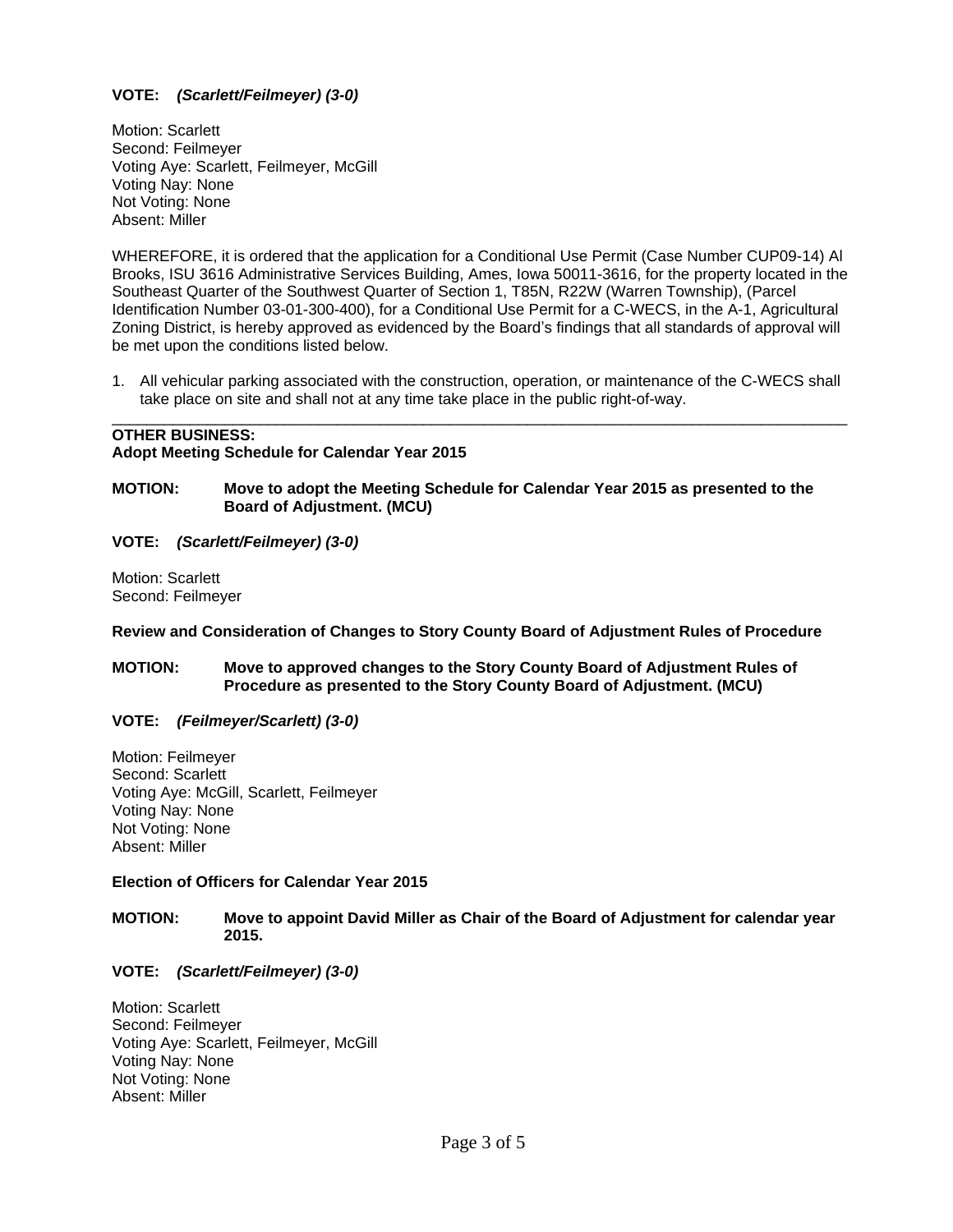## **MOTION:****Move to appoint Steve McGill as Vice-Chair for calendar year 2015.**

\_\_\_\_\_\_\_\_\_\_\_\_\_\_\_\_\_\_\_\_\_\_\_\_\_\_\_\_\_\_\_\_\_\_\_\_\_\_\_\_\_\_\_\_\_\_\_\_\_\_\_\_\_\_\_\_\_\_\_\_\_\_\_\_\_\_\_\_\_\_\_\_\_\_\_\_\_\_\_\_\_\_\_\_\_

## **VOTE:** *(Feilmeyer/Scarlett) (3-0)*

Motion: Scarlett Second: Feilmeyer Voting Aye: Feilmeyer, McGill, Scarlett, Voting Nay: None Not Voting: None Absent: Miller

# **COMMENTS**

**STAFF Insignificant Modifications to CUP's**

**1. CUP03-13 Optimum Wind 1**

- **2. CUP07-13 Optimum Wind 2**
- **3. CUP08-13 Optimum Wind 3**
- **4. CUP08-14 Verizon Wireless**

Mr. Charlie Dissell provided an updated to the noted Conditional Use Permits.

# **BOARD**

None

 $\overline{a}$ 

**ADJOURNMENT: 6:26 PM**